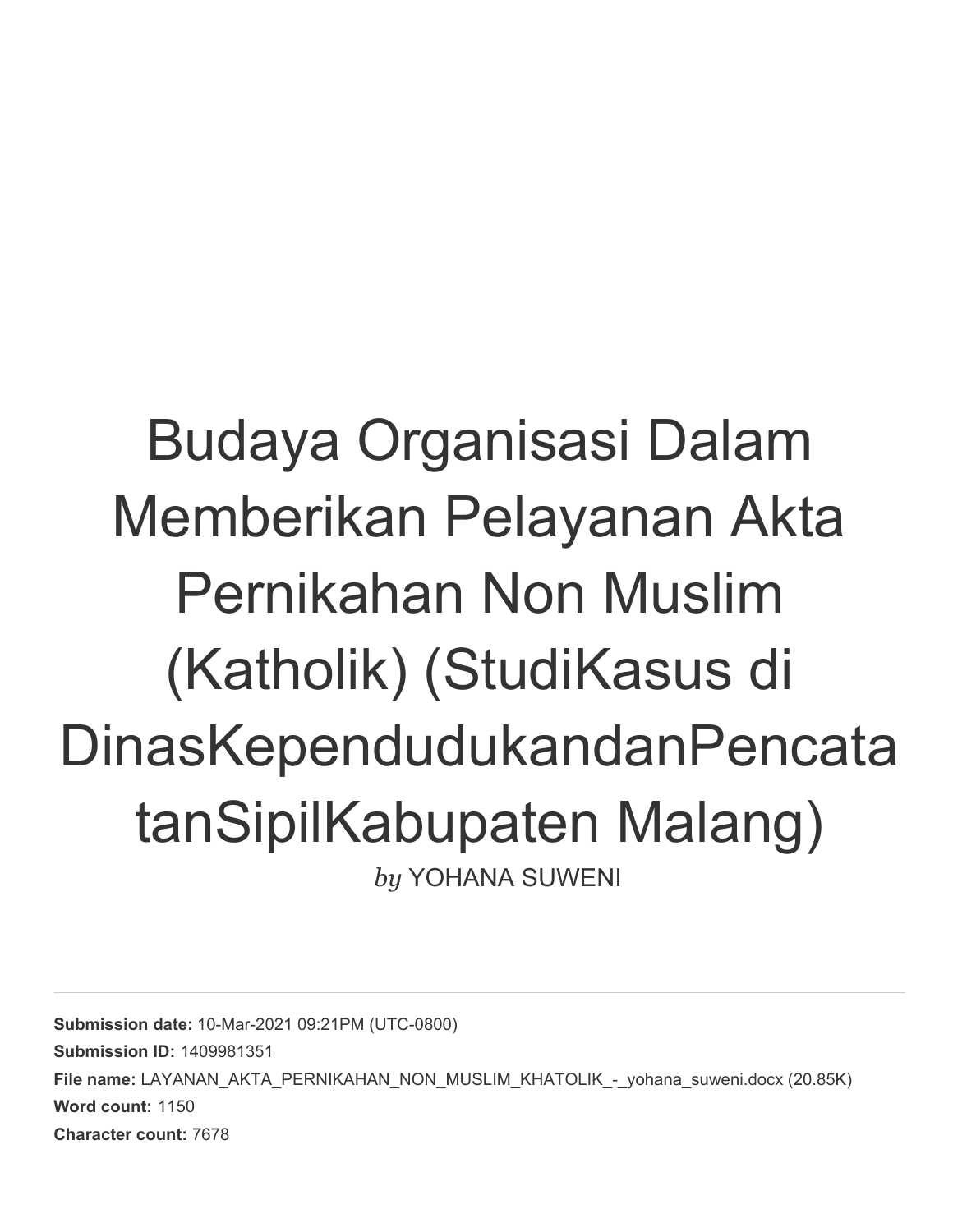#### Budaya Organisasi Dalam Memberikan Pelayanan Akta Pernikahan Non Muslim (Katholik) (StudiKasus di DinasKependudukandanPencatatanSipilKabupaten Malang)

#### **RINGKASAN**

Tujuan dari penelitian ini yaitu untuk mengetahui bagaimana Budaya Organisasi Dalam Memberikan Pelayanan Akta Pernikahan Non Muslim (Katholik). Adapun metode yang di gunakan yaitu pendekatan kualitatif dengan tipe tujuan deskriptif. Serta Pengumpulan data pada penelitian ini menggunakan teknik wawancara, observasi serta dokumentasi. Adapun informan dalam penelitian ini berjumlah 5 orang yang di ambil menggunakan Purposive Sampling, dimana teknik penentuan sampel sumber data menggunakan pertimbangan tertentu adapun sampel tersebut merupakan orang yang di anggap dapat memberikan informasi serta mempermudah peneliti dalam mengkaji objek yang akan di teliti. Teknik analisis data dalam penelitian ini yaitu teknik analisis dekskriptif dengan tipe interaktif yang terdiri dari penyajian data, reduksi data dan juga penerikan kesimpulan. Adapun hasil dari penelitian ini yaitu budaya organisasi dalam memberikan pelayanan akta pernikahan non muslim (katholik) sudah dapat dikatakan cukup maksimal dalam memberikan pelayanan kepada masyarakat. Adapun yang masih menjadi kendala yang di rasakan oleh masyarakat yaitu fasilitas prasarana yang masih kurang serta dalam prakteknya masih terdapat pihak perantara atau pihak ketiga (calo) sehingga terdapat biaya dalam pembuatan surat akta pernikahan non muslim (katholik).

Kata Kunci: Budaya Organisasi, Pelayanan Akta Pernikahan Non Muslim (Katholik).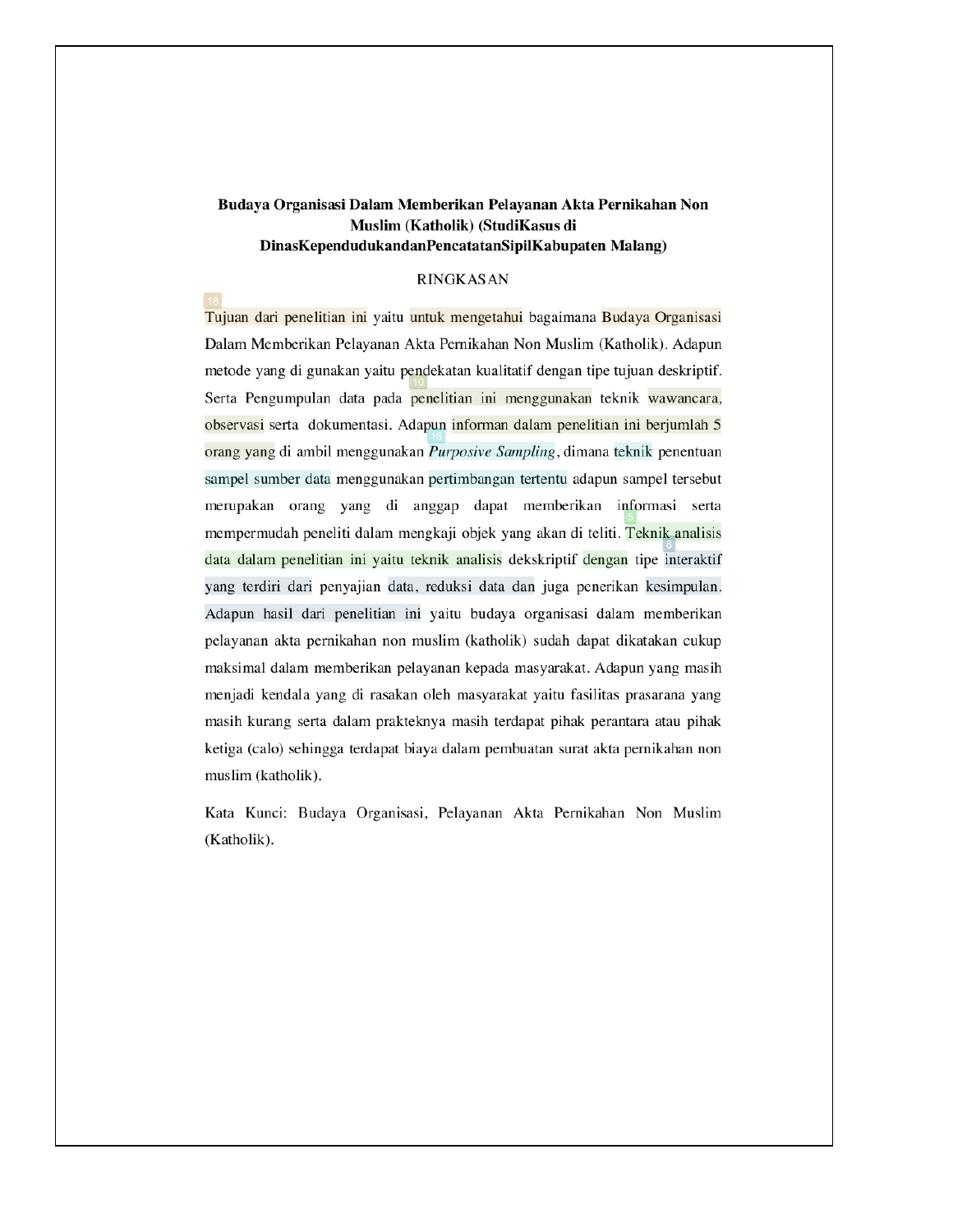### **BABI**

#### **PENDAHULUAN**

#### 1.1. Latar Belakang

Bagi masyarakat Indonesia, istilah organisasi pasti sering didengar dan tidak asing lagi. Dimana organisasi tersebut terbagi menjadi dua bagian yaitu organisasi formal yang berkaitan dengan instansi pemerintahan dimana meliputi terdapatnya aturan dan perundang-undangan dan organisasi informal yang dibentuk berdasarkan kesepakatan bersama antar pihak yang terlibat tanpa adanya peraturan yang jelas. Organisasi merupakan suatu bagian yang sudah pasti ada dalam instansi pemerintahan. Menurut Wijayanti, dalam Rohman (2017:75) "menyatakan bahwa Organisasi merupakan suatu sistem yang terdiri dari pola aktivitas kerjasama yang dilakukan secara teratur dan berulang-ulang oleh sekelompok orang untuk mencapai tujuan yang telah ditentukan." Dalam kehidupan sehari-hari kita pun tidak lepas dengan namanya masyarakat, yang mana memiliki bentuk organisasi masyarakat yang terikat dengan pemerintah misalnya, dari segi kebudayaan. Secara sadar atau tidak sadar saat ini kebudayaan yang kita miliki serta jalankan akan mempengaruhi sikap serta perilaku kita dalam berbagai aspek kehidupan. Selain dari segi budaya mempengaruhi masyarakat, budaya organisasi secara tidak langsung juga sangat berpengaruh terhadap sikap serta perilaku dari anggota di dalam organisasi.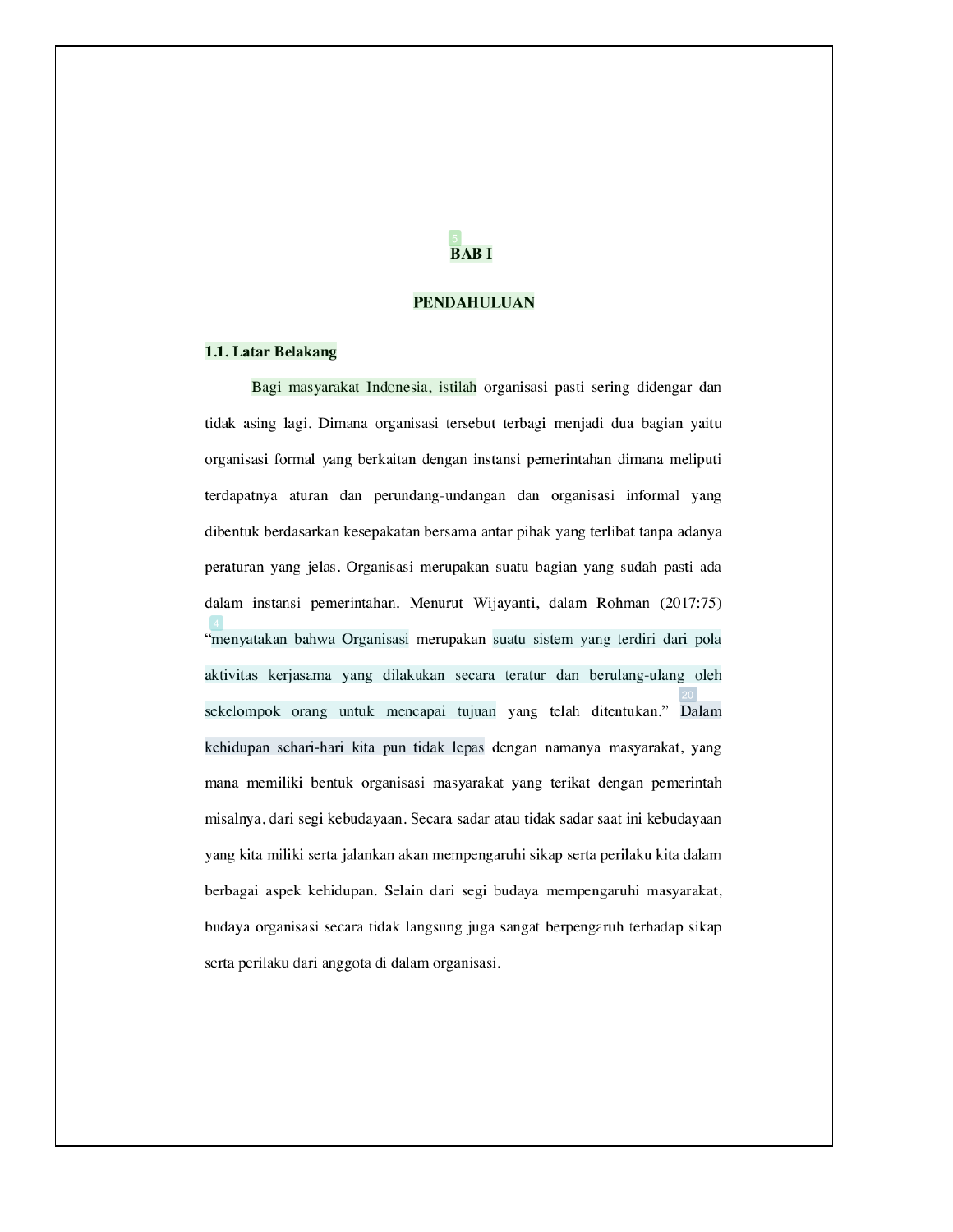Budaya organisasi menurut Gunawan & Walyuno (2015:40), merupakan sistem asumsi dasar, tata nilai, dan kerangka tafsir (interpretive framework), yang dikomsumsikan secara terencana, serta memberikan pedoman maupun batasan bagi anggota organisasi saat mereka berperan dalam organisasi, maupun saat menghadapi tantangan lingkungan. Secara sadar atau tidak terciptanya budaya yang kuat di dalam sebuah organisasi mampu memberikan tuntutan serta dorongan terhadap seluruh anggota yang ada di dalam organisasi tersebut untuk bertindak selaras dengan apa yang di cita-citakan dari organisasi itu senidri. Dengan diharapkannya adanya pengawasan ketat dan juga aturan yang tegas didalam organisasi pemerintah tersebut, bawahan atau karyawan dapat menjalankan nya sesuai dengan yang seharusnya sehingga budaya organisasi yang kurang baik dapat diperbaiki dan dihilangkan sehingga diharapkan dapat mengoptimalkan kinerja serta dalam pemberian pelayanan publik bagi masyarakat dapat terlaksana sesuai apa yang di harapkan oleh masyarakat. Secara tidak langsung budaya organisasi juga berpengaruh terhadap kinerja pegawai dalam pemberian pelayanan pada masyarakat.

Menurut Kurniawan, dalam Sinambela (2011:5) "mengungkapkan bahwa pelayanan publik dapat diartikan sebagai pemberian layanan (melayani) keperluan setiap orang atau setiap masyarakat yang mempunyai kepentingan pada suatu organisasi sesuai dengan aturan pokok yang telah ditetapkan."

Menurut Peraturan Pemerintah Republik Indonesia Nomor 96 Tahun 2012 Tentang Pelaksanaan Undang-Undang Nomor 25 Tahun 2009 Tentang Pelayanan Publik Bab I pasal 1 ayat (1) "Pelayanan Publik adalah kegiatan atau rangkaian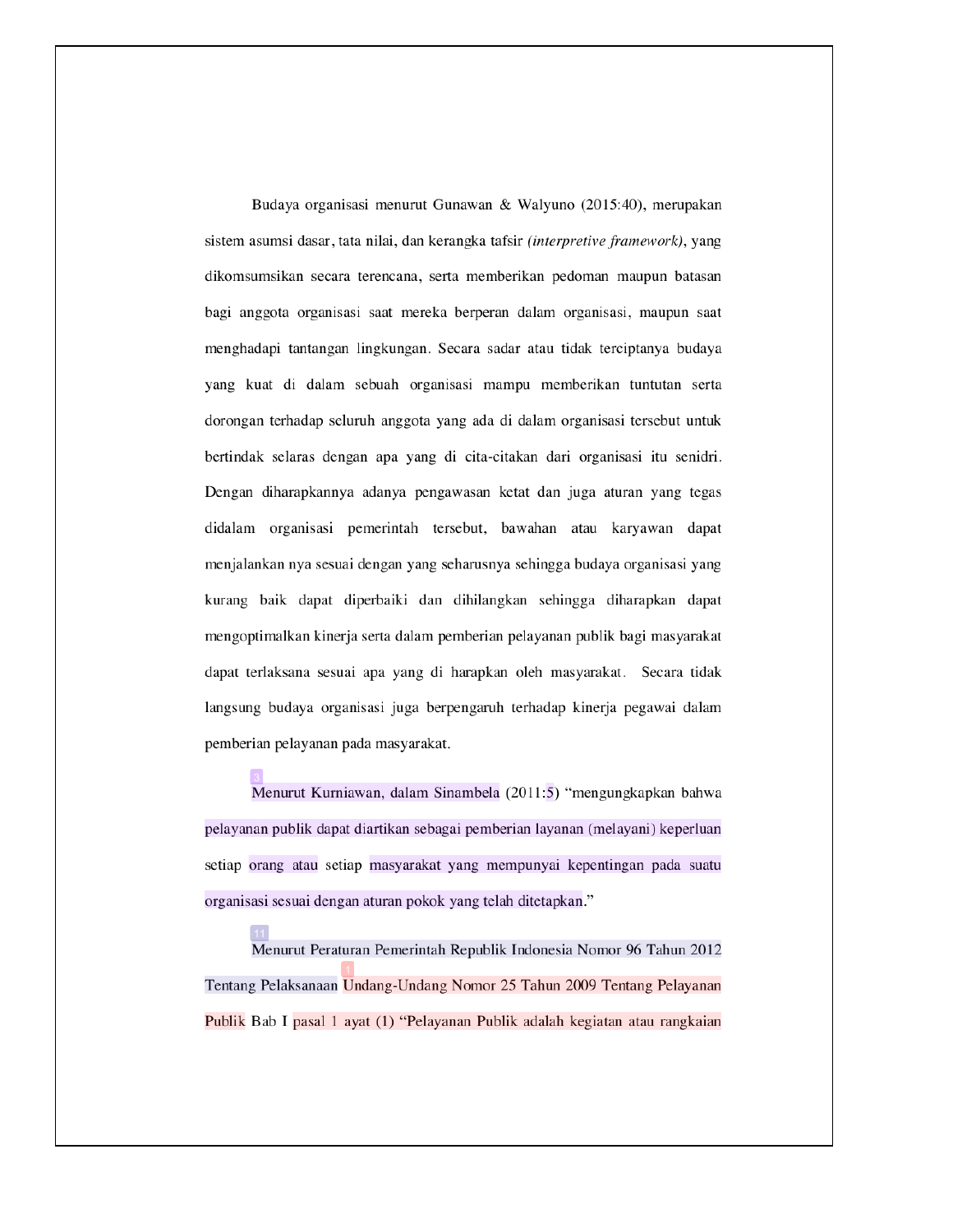kegiatan dalam rangka pemenuhan kebutuhan pelayanan sesuai dengan peraturan perundang-undangan bagi setiap warga negara dan penduduk atas barang, jasa, dan/atau pelayanan admnistratif yang disediakan oleh penyelenggara pelayanan publik".

Pada saat ini masyarakat bebas dalam menyampaikan pendapat serta seringkali terdapat kritikkan pada kinerja pengawai yang menjadi budaya kerja pada Dinas Kependudukan Dan Pencatatan Sipil Kabupaten Malang baik itu secara langsung maupun secara tidak langsung. Hal ini kerap terjadi dikarenakan masih sangat kurangnya disiplin dari aparatur pemerintah Dinas Kependudukan Dan Pencatatan Sipil Kabupaten Malang khususnya jam masuk dan jam pulang kerja tidak sesuai dengan yang telah di tetapkan dan juga untuk pelayanan masih berbelit-belit serta dalam melayani masyarakat kurang ramah tamah, serta sarana kerja yang kurang memadai. Hal ini juga di buktikan pada kolom komentar yang terdapat pada Wedsite Kantor Dinas Kependudukan Dan Pencatan Sipil Kabupaten Malang. Menurut Uka Ewed (2020, https://g.co/kgs/kKFXTG) "Jamansudah modern, birokrasi masih aja lemot apa mungkin sumberdaya manusianya yang lemot, tolong diperbaiki dan dipangkas pelayanannya supaya lebih efisien waktu di semua aspek". Menurut Indah Perdana (2020, https://g.co/kgs/kKFXTG) "pelayanan tidak professional, harusnya ada petugas yang ngecek kekurangan data sebelum antri jadi tidak sia-sia kita mengantri, petugasnya juga kurang ramah saya sangat kecewa".

Menurut Senja SH (2020, https://g.co/kgs/kKFXTG) "pelayanan lambat seharusnya loket pengurusan di tambah tiga kali lipat karena penduduk Kabupaten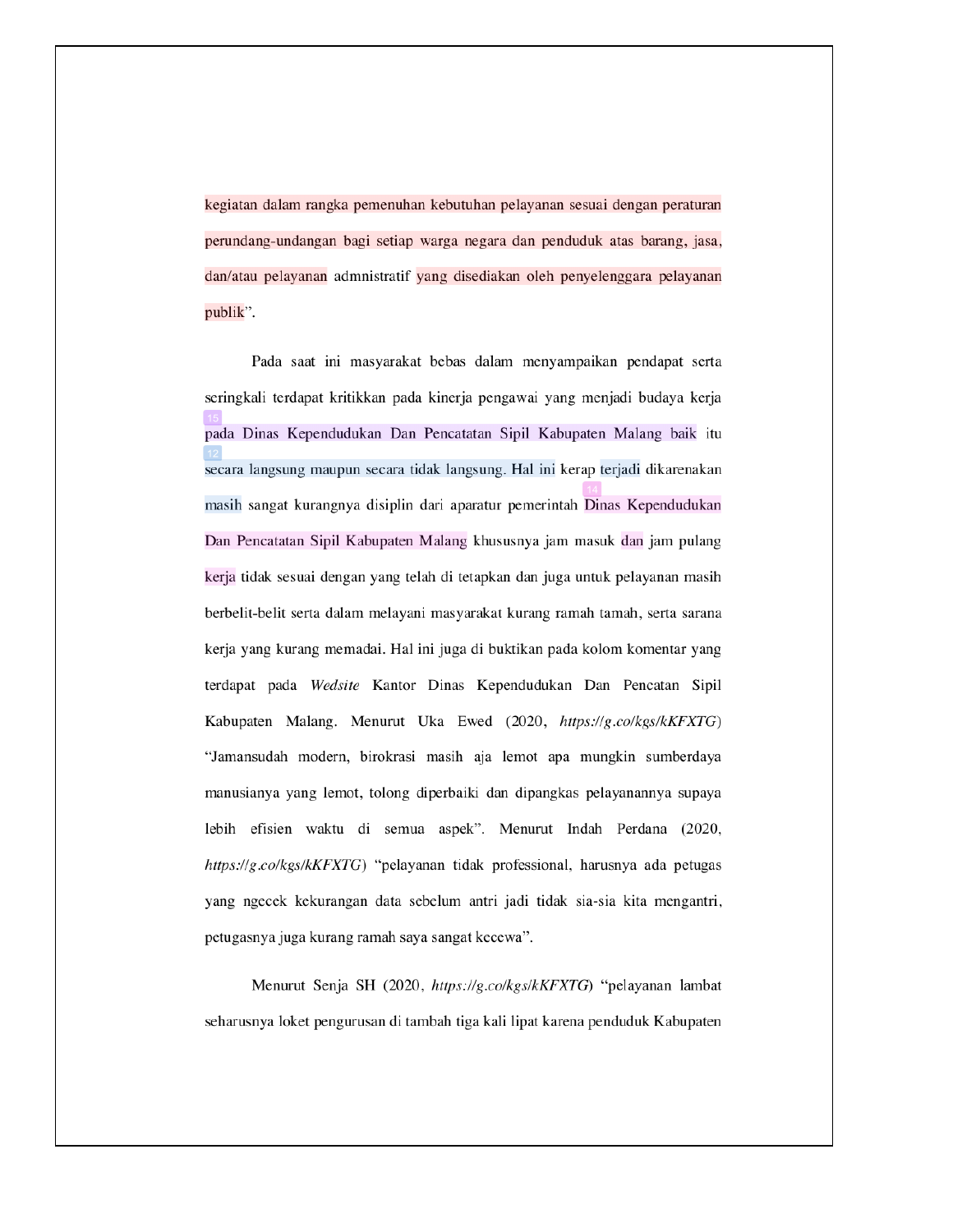Malang tiap hari terus bertambah, mesin-mesin penunjang perlu di regenerasi, ruang tunggu kurang bisa menampug masyarakat yang mengurus akta, e-ktp dan lain-lain, pendingin ruangan kurang berfungsi dengan baik, tempat pengambilan berkas seperti tempat orang jualan sayur ada bapak-bapak yang sampai duduk di lantai karena tempat duduknya tidak ada (kurang) lalu petugasnya hanya satu lambat pula, tempat charging hp pun sangat sedikit, Kabupaten yang sudah berumur 1259 Tahun tapi birokrasinya masih seperti jauh berbanding terbalik dengan Kota Batu yang fasilitasnya memadai dan proses birokrasinya cepat". Menurut May Tang (2020, https://g.co/kgs/kKFXTG)"sangat kecewa karena sudah datang jauh-jauh dari pinggiran Kabupaten Malang tapi pas sampai kantor dispenduk antrian sudah ditutup padahal belum ada pukul 13:00 WIB".

Dari beberapa komentar diatas, maka Peneliti tertarik untuk mengambil judul tentang "Budaya Organisasi Dalam Memberikan Pelayanan Akta Pernikahan Non Muslim (Katolik) Studi Pada Dinas Kependudukan dan Pencatatan Sipil Kabupaten Malang Jawa Timur".

#### 1.2. Rumusan Masalah

Berdasarkan dari latar belakang diatas, maka rumusan masalah dalam Penelitian ini adalah:

1. Bagaimana Budaya Organisasi Dalam Memberikan Pelayanan Akta Pernikahan Non Muslim (Katolik) di Dinas Kependudukan dan Pencatatan Sipil Kabupaten Malang?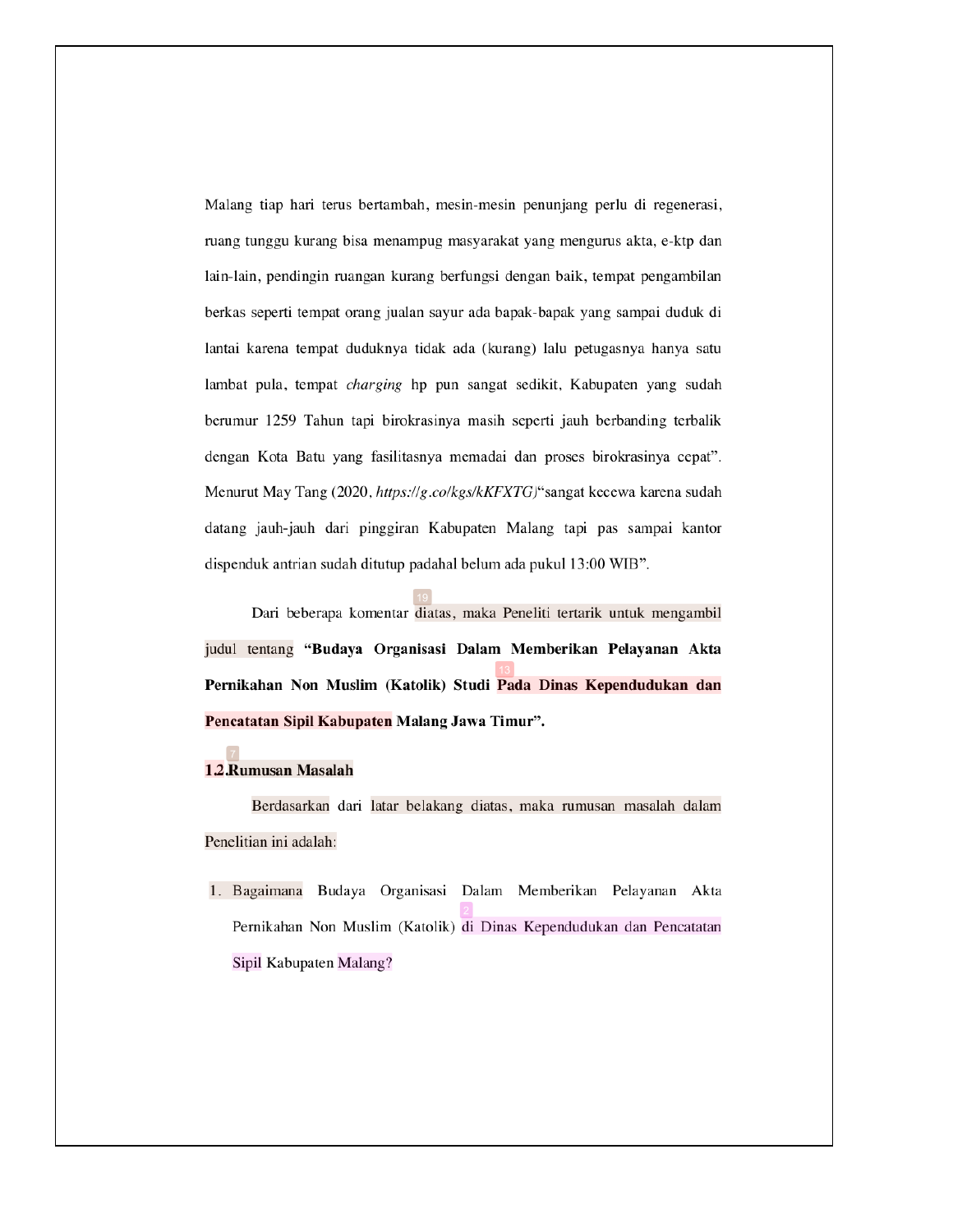2. Apakah Ada Faktor Pendukung dan Faktor Penghambat Dalam Menerapkan Budaya Organisasi di Bidang Pelayanan Akta Pernikahan Non Muslim (Katolik) di Dinas Kependudukan dan Pencatatan Sipil Kabupaten Malang?

#### 1.3. Tujuan Penelitian

Tujuan yang ingin dicapai oleh peneliti dalam penelitian ini adalah:

- 1. Untuk Mengetahui Budaya Organisasi Dalam Memberikan Pelayanan Akta Pernikahan Non Muslim (Katolik) di Dinas Kependudukan dan Pencatatan Sipil Kabupaten Malang.
- 2. Untuk Mengetahui Faktor Pendukung dan Faktor Penghambat Dalam Menerapkan Budaya Organisasi Dalam Memberikan Pelayanan Akta Pernikahan Non Muslim (Katolik) di Dinas Kependudukan dan Pencatatan Sipil Kabupaten Malang.

#### **1.4.Manfaat Penelitan**

Adapun manfaat dari penelitian ini adalah sebagai berikut:

- 1. Manfaat Akademis
	- a) Bagi penulis, dapat menambah pengetahuan tambahan mengenai peranan budaya organisasi dalam memberikan pelayanan kepada masyarakat.
	- b) Bagi Universitas Tribhuwana Tunggadewi khususnya Fakultas Ilmu Sosial dan Ilmu Politik, dapat memberikan sumbangan bagi perkembangan ilmu pengentahuan, terutama dalam lingkup Admnistrasi Publik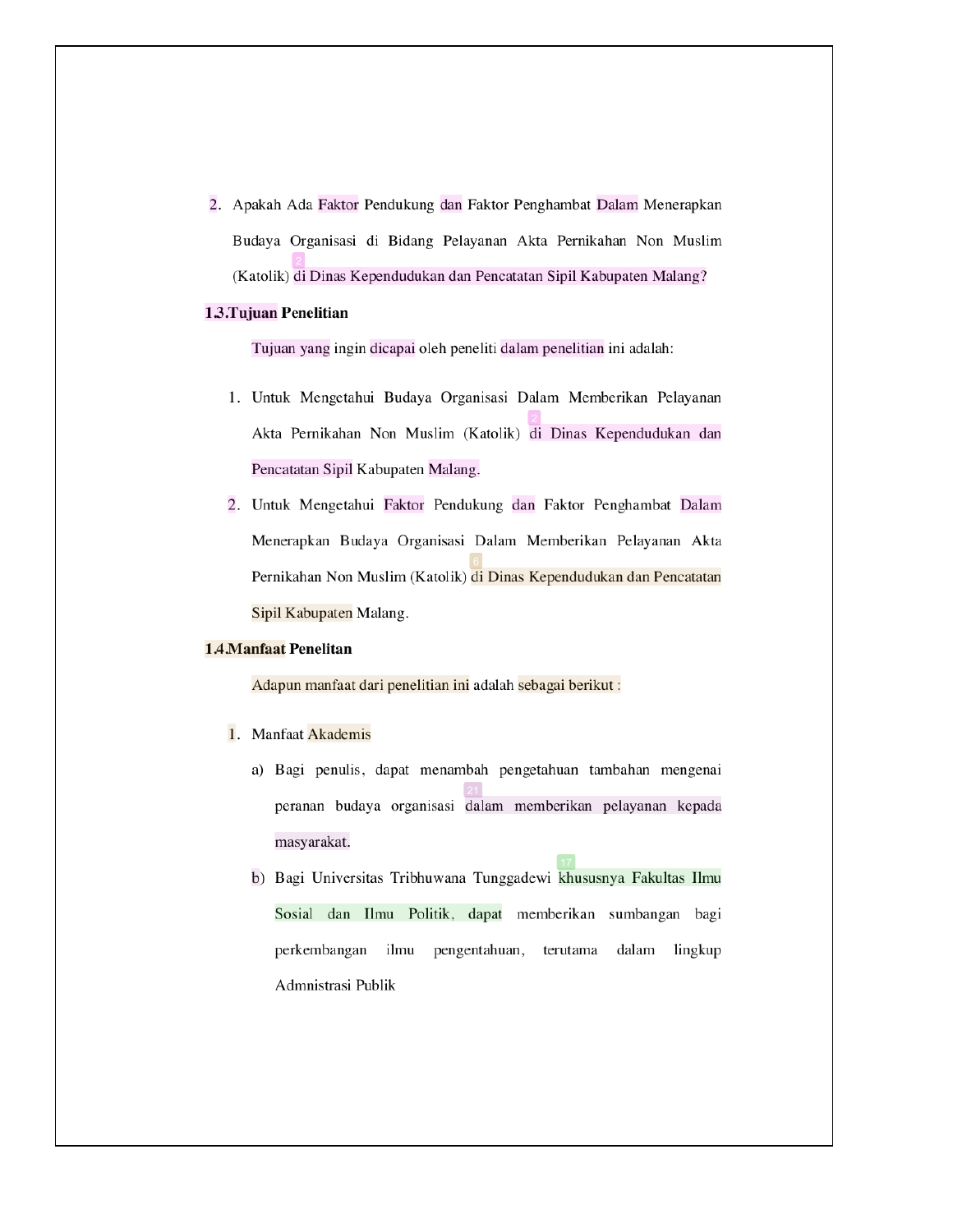## <sup>9</sup><br>2. Manfaat Praktis

a) Bagi Kantor Dinas Kependudukan dan Pencatatan Sipil Kabupaten Malang, dari hasil penenlitian ini diharapkan dapat dijadikan bahan masukkan dan pertimbangan dalam mengatasi permasalahan yang ada di instansi dalam penenlitian ini.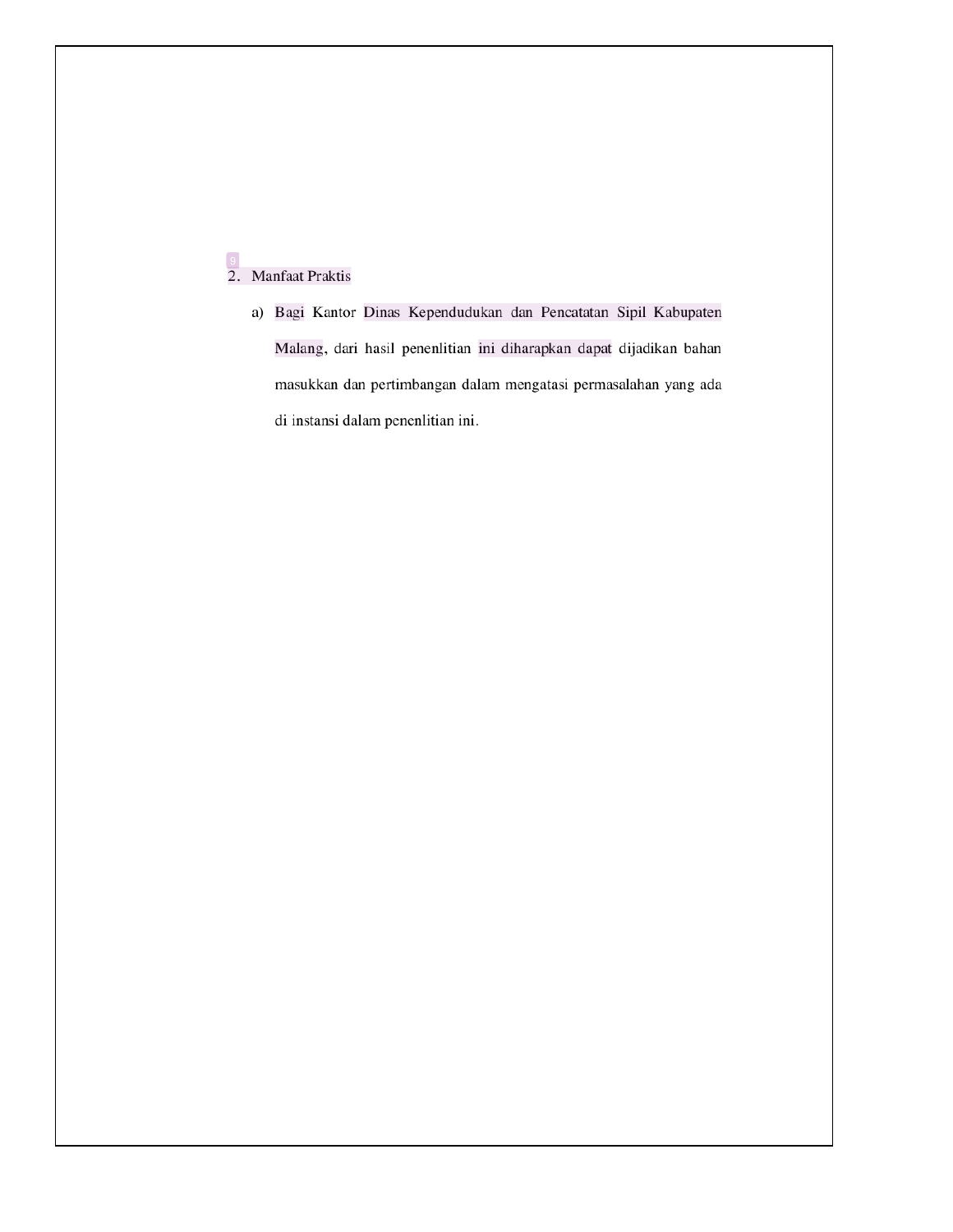### Budaya Organisasi Dalam Memberikan Pelayanan Akta Pernikahan Non Muslim (Katholik) (StudiKasus di DinasKependudukandanPencatatanSipilKabupaten Malang)

|                | <b>ORIGINALITY REPORT</b>                     |                                |                                        |                                           |
|----------------|-----------------------------------------------|--------------------------------|----------------------------------------|-------------------------------------------|
|                | 28 <sub>%</sub><br><b>SIMILARITY INDEX</b>    | 28%<br><b>INTERNET SOURCES</b> | 11 <sub>%</sub><br><b>PUBLICATIONS</b> | 12%<br><b>STUDENT PAPERS</b>              |
|                | <b>PRIMARY SOURCES</b>                        |                                |                                        |                                           |
| $\overline{1}$ | digilib.unila.ac.id<br><b>Internet Source</b> |                                |                                        |                                           |
| 2 <sup>1</sup> | <b>Internet Source</b>                        | repository.unej.ac.id          |                                        | 3%                                        |
| $\overline{3}$ | <b>Internet Source</b>                        | repository.usu.ac.id           |                                        | 3%                                        |
| <b>Ay</b>      | id.123dok.com<br><b>Internet Source</b>       |                                |                                        | 2 <sub>0</sub>                            |
| 5 <sup>5</sup> | <b>Internet Source</b>                        | www.coursehero.com             |                                        | $\mathcal{D}_{\mathcal{O}_{\mathcal{C}}}$ |
| 6              | <b>Internet Source</b>                        | repository.ummat.ac.id         |                                        | $\frac{1}{\sqrt{2}}$                      |
|                | <b>Internet Source</b>                        | repository.radenintan.ac.id    |                                        |                                           |
| 8              | <b>Internet Source</b>                        | digilib.uin-suka.ac.id         |                                        |                                           |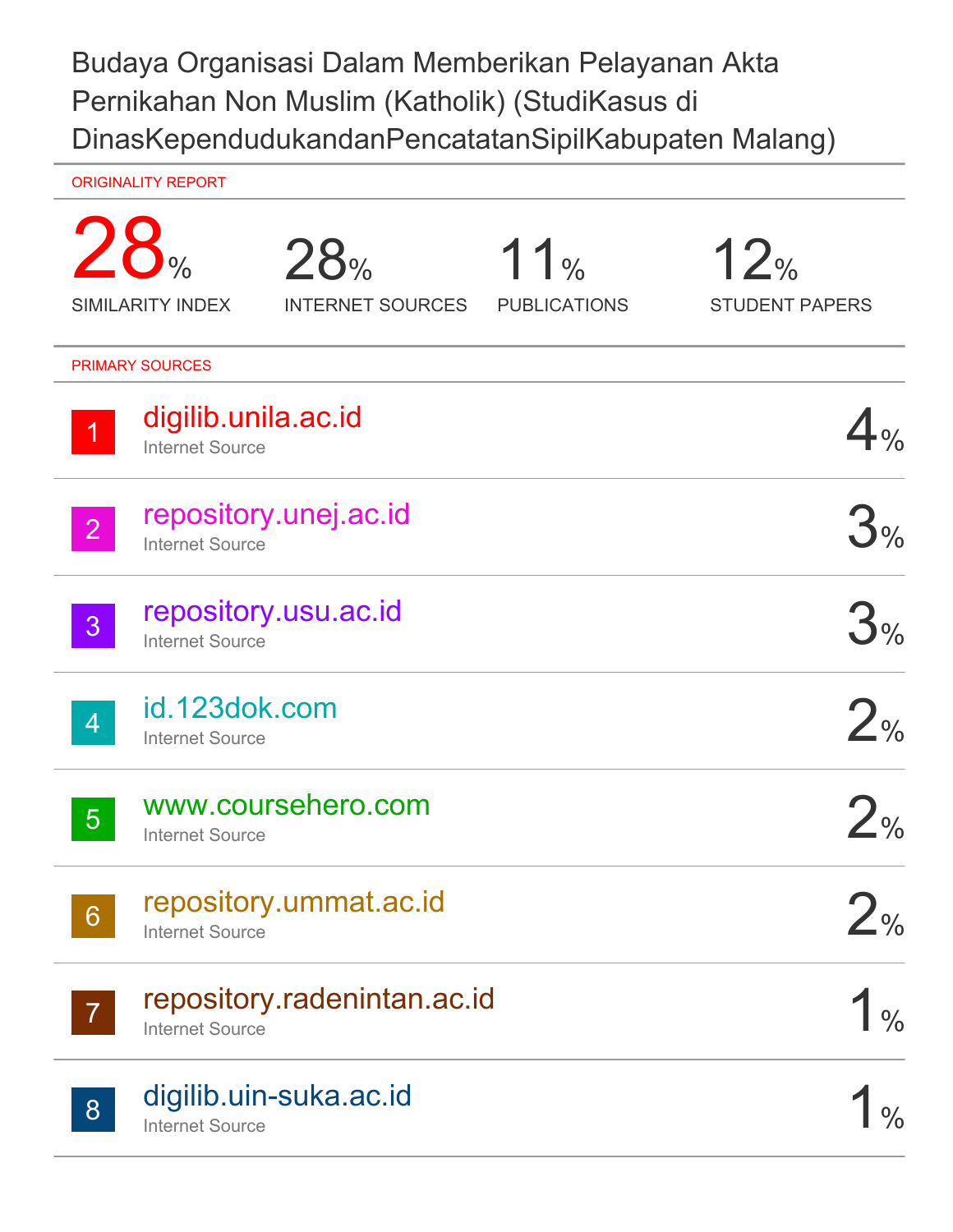| 9  | riset.unisma.ac.id<br><b>Internet Source</b>           |               |
|----|--------------------------------------------------------|---------------|
| 10 | conference.upgris.ac.id<br><b>Internet Source</b>      |               |
| 11 | repository.usd.ac.id<br><b>Internet Source</b>         |               |
| 12 | dedeandreas.blogspot.com<br><b>Internet Source</b>     |               |
| 13 | dedibrave09.wordpress.com<br><b>Internet Source</b>    |               |
| 14 | jdih.malangkab.go.id<br><b>Internet Source</b>         |               |
| 15 | tugasdanbelajar.blogspot.com<br><b>Internet Source</b> |               |
| 16 | 123dok.com<br><b>Internet Source</b>                   | $\frac{0}{0}$ |
| 17 | fisip.unla.ac.id<br><b>Internet Source</b>             |               |
| 18 | id.scribd.com<br><b>Internet Source</b>                |               |
| 19 | jurnalmahasiswa.unesa.ac.id<br><b>Internet Source</b>  |               |
| 20 | rennyindrasari.wordpress.com                           |               |

Internet Source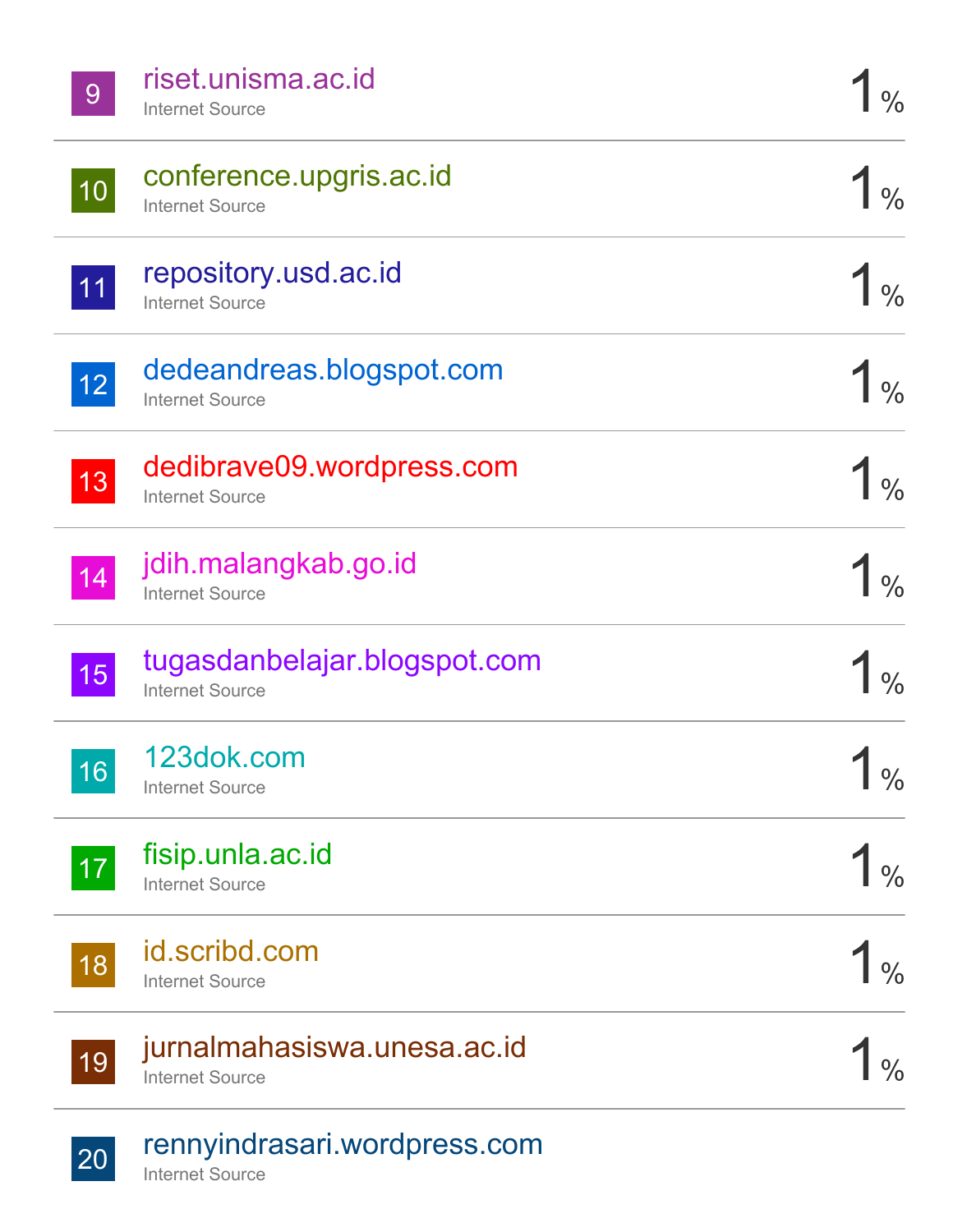| 21 | repo.unand.ac.id |  |  |
|----|------------------|--|--|
|    | Internet Source  |  |  |

1%

| Exclude quotes           | $\bigcirc$ ff | Exclude matches | Οff |
|--------------------------|---------------|-----------------|-----|
| Exclude bibliography Off |               |                 |     |